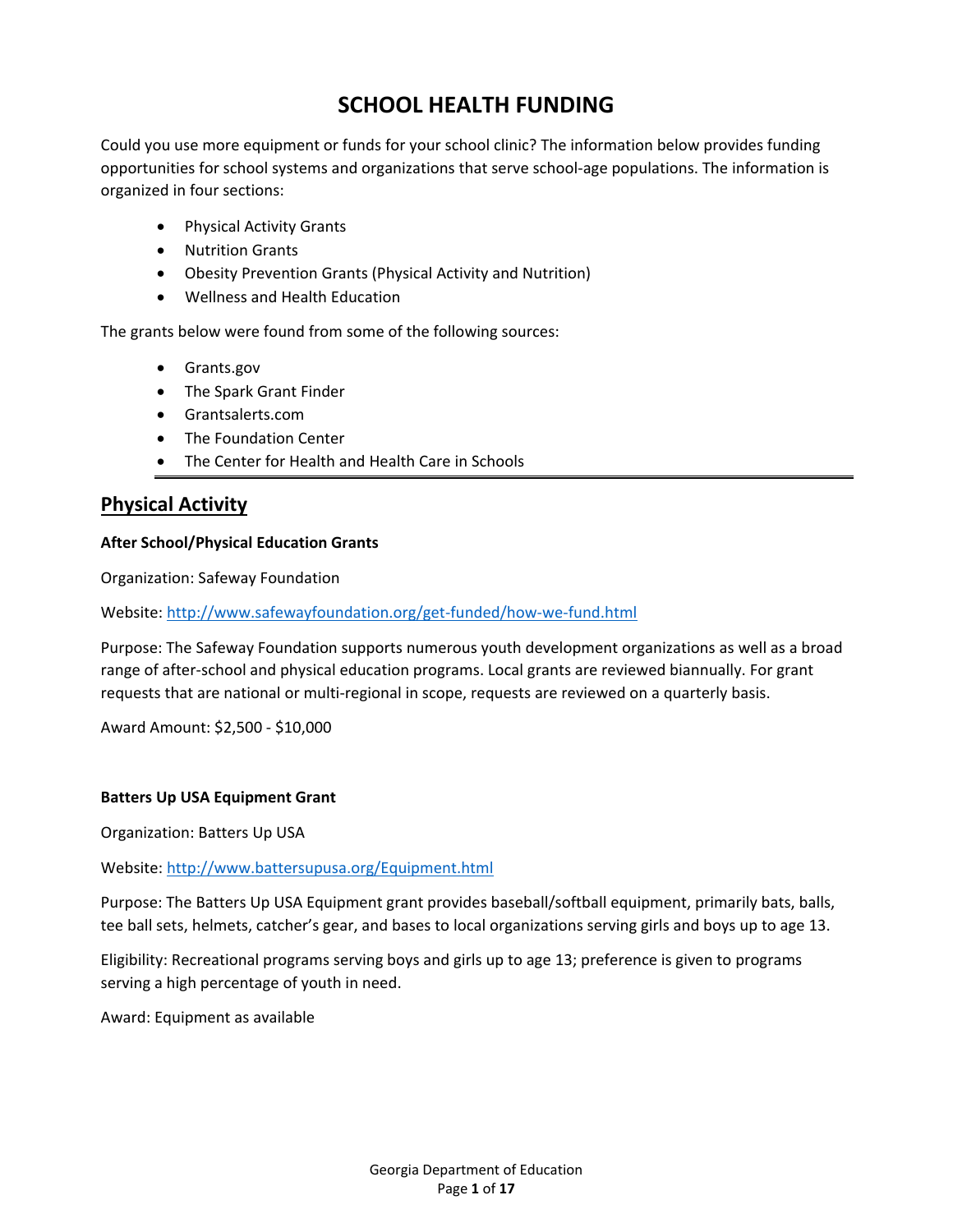## **Billion Mile Race Grants**

Organization: New Balance Foundation

Website: http://www.billionmilerace.org/grants#rules

Description: Grant opportunities for schools integrating walking and running into the school day. Check website for specific details on the different grants offered: Kickstart, Innovation, Leadership grants.

Eligibility: Preference given to schools with high percentage of low income students

Award Amounts: Fifty \$500 microgrants

#### **Fitness Program Grants**

Organization: Good Sports

Website: http://www.goodsports.org/equipment/apply/

Purpose: Provides athletic equipment, footwear, and apparel to disadvantaged young people nationwide.

Award Amount: Vary

Funding Cycle: Annually ‐ Check Website

#### **Finish Line Youth Foundation Grants**

Organization: The Finish Line Youth Foundation

Website: http://www.finishline.com/store/youthfoundation/guidelines.jsp

Purpose: The Finish Line Youth Foundation supports youth programs that are effective and inclusive, funding opportunities for participation in youth programs that place an importance on youth development and an active lifestyle.

Award Amount: \$1,000 ‐ \$5,000; additional may be available for special circumstances

#### **Go!Grants**

Organization: Kids in the Game

Website: https://www.kidsinthegame.org/go-grant-school-activity-grants/#sf\_form\_salesforce\_w2l\_lead\_2

Purpose: Grants are awarded to schools committed to increasing physical activity and encouraging students to live active and healthy lives.

Award Amount: \$1,000 ‐ \$5,000

Deadline: Check website for 2017 deadline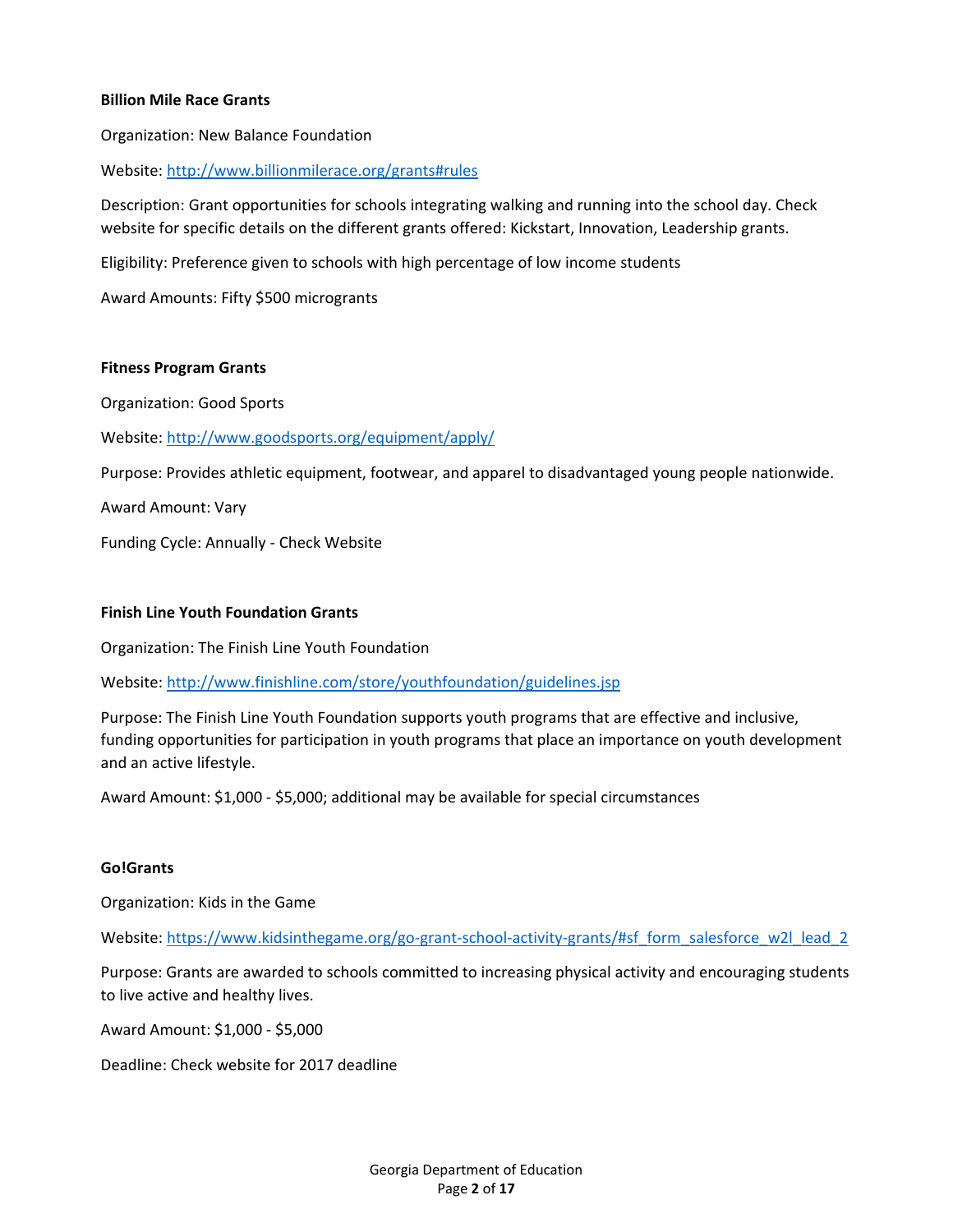## **Hasbro Local Grant Making/ Be Fearless Be Kind**

Organization: Hasbro

Website: http://www.hasbro.com/corporate/community-relations/gifts-of-hope.cfm

Purpose: This grant is designed to aid in providing play for children who otherwise would not be able to experience that joy.

Funding Cycle: Check website

Award Amount: Varies

## **Let's Move! Active Schools Enrollment and Progress Incentives**

Organization: Let's Move! Active Schools

Website: http://www.letsmoveschools.org

Purpose: Enrollment incentives are discounts designed to make it easier for schools to purchase physical education/physical activity equipment, program materials, training, and professional memberships. Progress incentives are designed to encourage schools to make progress on their Action Plan.

Award Amount: Variety of discounts and equipment/materials/training prizes

Funding Cycle: Quarterly for Progress Incentives, Rolling opportunities for Enrollment Incentives

Contact Info: help@letsmoveschools.org

## **Let's Play Grant**

Organization: Playful City USA

Program/Grant: Let's Play Grant Program

Website: https://kaboom.org/grants

Purpose: Funds to be used for the purchase of playground equipment that will be built using the KaBOOM! Community‐build‐model. A variety of grant options are listed on the website.

Funding Cycle: Check website

Award Amount: \$20,000

Eligibility: Non‐profits and government subdivisions. Must purchase equipment from KaBOOM! preferred vendor and use online tools. This is a challenge grant. See website for further details.

Contact info: apply@kaboom.org; 202‐464‐6195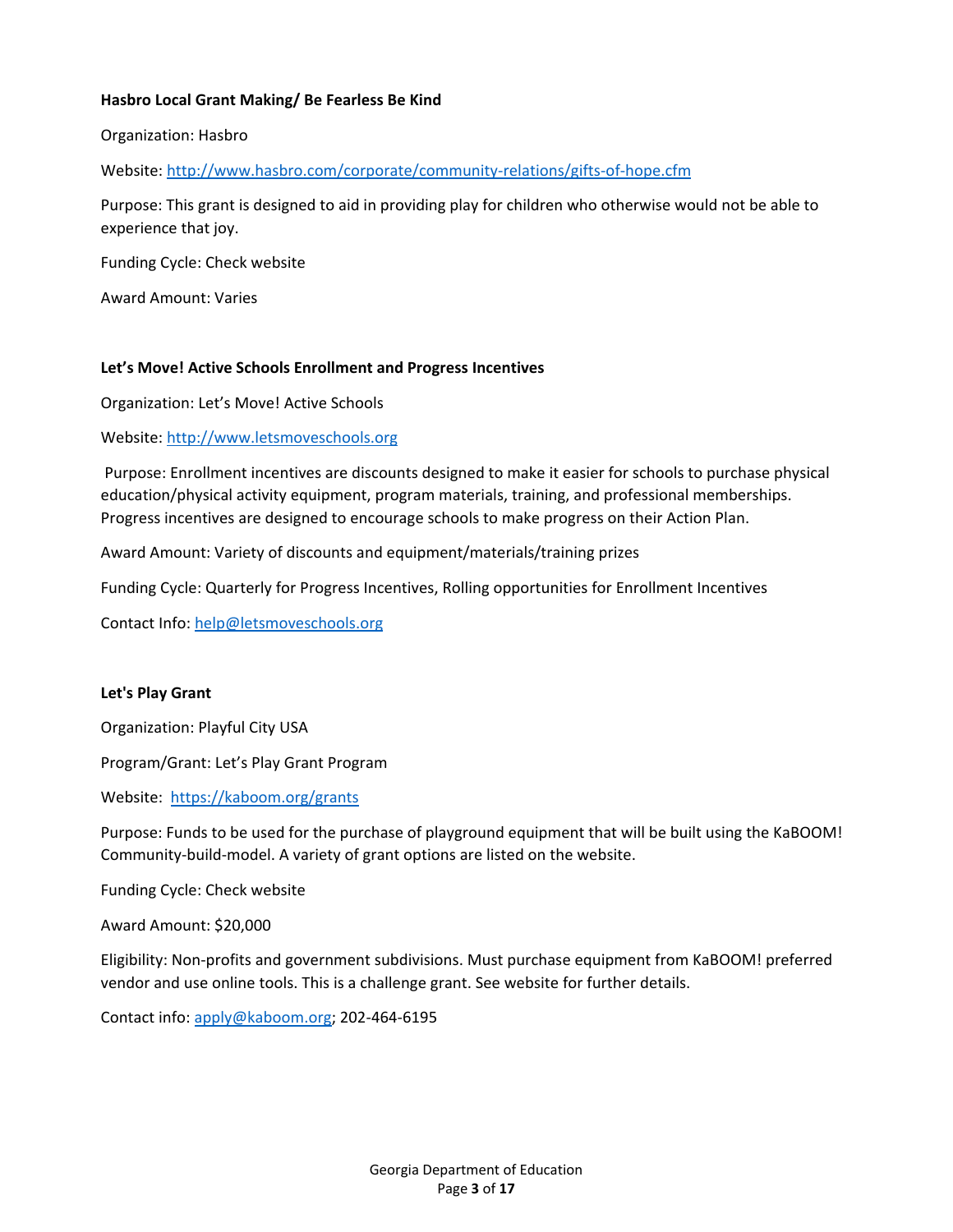## **Miracle's Grants for America's School's Program**

Organization: Miracle Recreation Equipment Company

Website: http://www.miracle-recreation.com/

Purpose: \$5 million in Miracle's Grant Fund Program, which funds the purchase of Miracle playground equipment and installation.

Funding Cycle: Check website

Award Amount: Unspecified

Eligibility: Applicants must coordinate with Miracle representative to complete and submit application.

Contact info: 888‐458‐2752

## **Run for Good Grant**

Organization: Saucony

Program/Grant: Run for Good

Website: http://www.saucony.com/en/runforgood/

Purpose: Improve lives of children by preventing and reducing childhood obesity and promoting healthy lifestyles for youth.

Funding Cycle: Check website

Award Amount: \$10,000

Deadline: June 15 and December 15

Eligibility: Varies

## **Safe Routes to School**

Organization: Safe Routes to School National Partnership

Website: http://saferoutespartnership.org/

Purpose: A network of more than 400 nonprofit organizations, government agencies, schools, and professionals working together to advance the Safe Routes to School (SRTS) movement in the United States. SRTS can provide a variety of important benefits to children and their communities, including increasing physical activity, reducing traffic congestion, improving air quality, and enhancing neighborhood safety. Visit the SRTS website for updates on current national and state grants.

Award Amount: Award amounts vary

Deadline: Deadlines vary by state – check website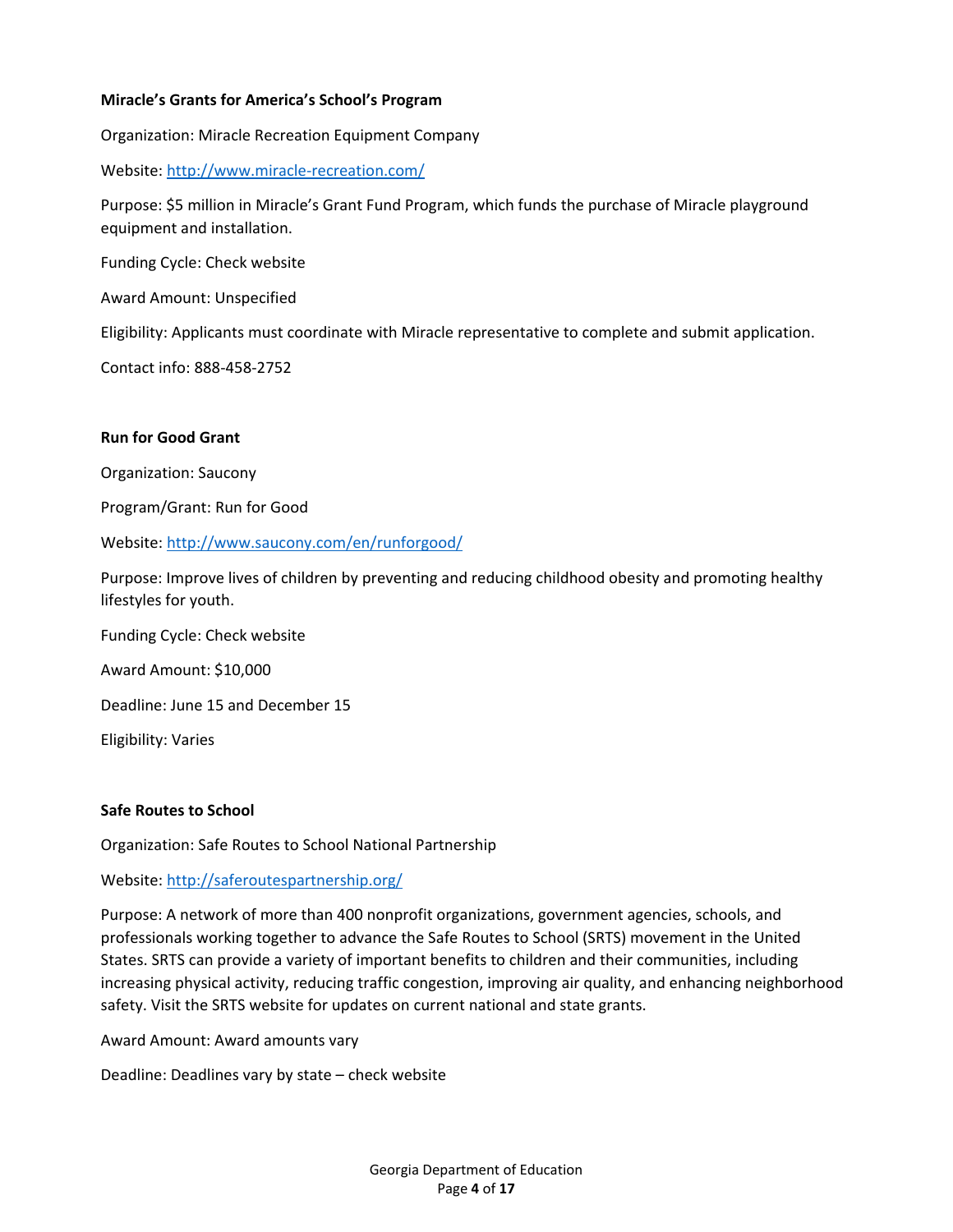## **U.S. Soccer Foundation Grants**

Organization: U.S. Soccer Foundation

Website: http://www.ussoccerfoundation.org/our-grants/

Purpose: The U.S. Soccer Foundation awards Program Grants (annually) and Safe Places to Play Grants (rolling basis) to support soccer programs and field‐building initiatives throughout the nation.

Program Grants Funding Cycle:

‐ Annually in the Fall; Applications available September– October

## **Nutrition**

#### **Annie's Grants for Gardens**

Organization: Annie's Homegrown

Website: http://www.annies.com/giving‐back/school‐gardens/grants‐for‐gardens

Purpose: These grants for school gardens are aimed at connecting children directly to real food and can be used to purchase gardening tools, seeds, or other needed supplies.

Award Amount: \$2,500 for new grantees (30 schools) and \$5,000 for returning grantees (3 schools)

Funding Cycle: Annual

Deadline: Check website

#### **Golden Carrot Award**

Organization: Physicians Committee for Responsible Medicine

Website: http://www.pcrm.org/health/healthy‐school‐lunches/carrot

Description: The Golden Carrot recognizes food service professionals doing an exceptional job of improving healthfulness of school lunches. The Physicians Committee looks for programs offering lots of fresh fruits and vegetables as well as vegetarian and whole grain options.

Eligibility: School food service programs

Award Amount: \$3,000 Grand Prize, up to 4 Runner‐Up awards of up to \$1,000

Funding Cycle: Annual

Deadline: July 2017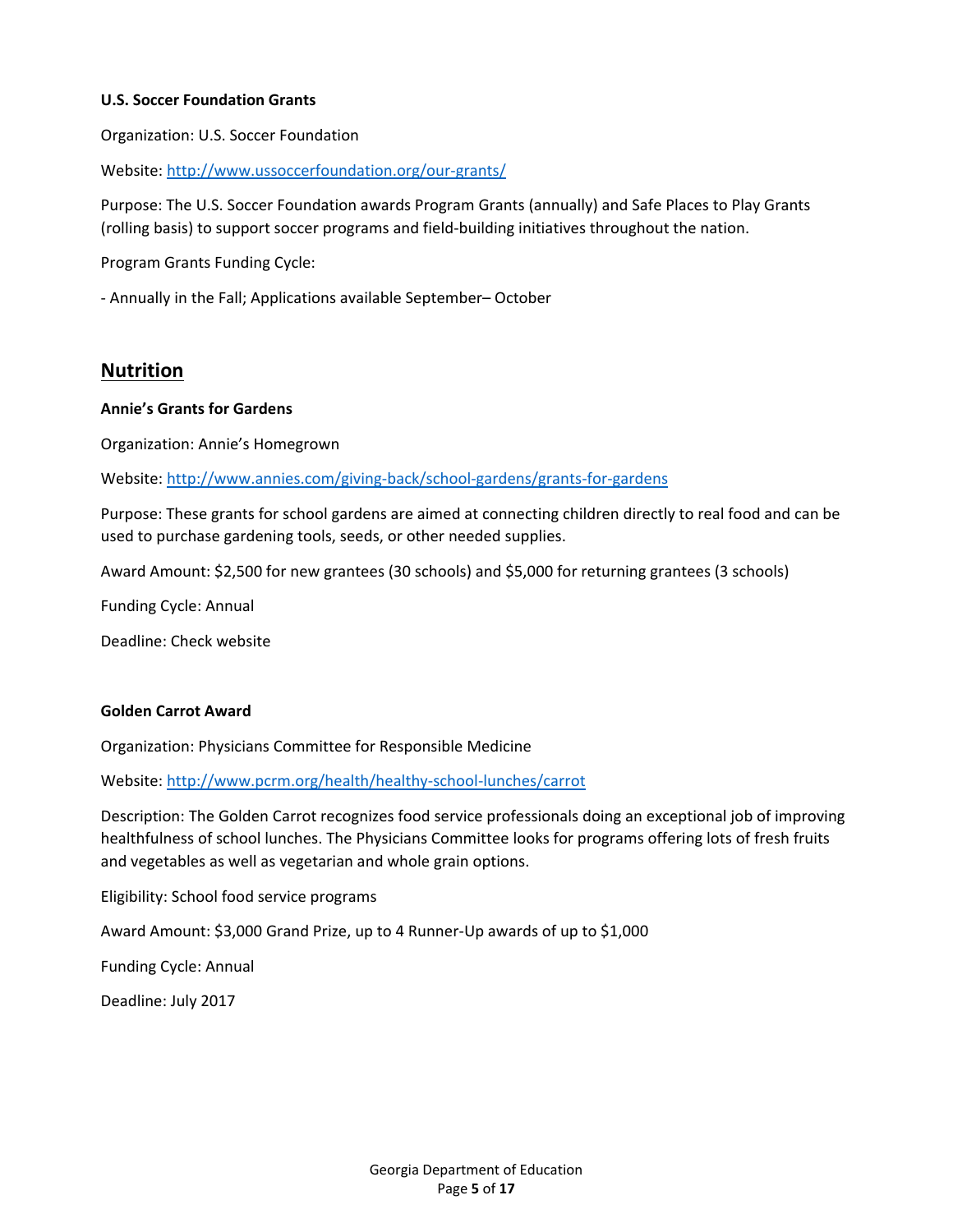## **No Child Hungry Grant**

Organization: No Child Hungry Foundation

Website: http://www.nokidhungry.org/solution/community-investments

Purpose: Providing students access to healthy and nutritious meals is the focus of No Kid Hungry Foundation grants. Currently, the foundation supports projects that increase access to summer meal programs, school breakfast and after‐school snacks and meals. Plus, advocacy efforts, including anti‐hunger issues and needs and educating families about SNAP and the Women, Infants, and Children programs. Interested schools can submit letters of inquiry year‐round.

Funding Cycle: Summer Programming

Award Amount: Average grants range from \$5,000 to \$10,000.

Eligibility: Non‐profits and schools with preference given to schools located within a 50 mile radius of a Jamba Juice store

#### **Project Produce**

Organization: Healthy Skoop and Chef Ann Foundation

Website: http://www.chefannfoundation.org/programs/project‐produce

Purpose: The goal is to get more vegetables and fruits in front of school age children while educating students on nutrition in hopes of positive behavior change.

Award Amount: \$2,500

Funding Cycle: Open and ongoing

Deadline: None

## **School Gardens Grants**

Organization: Whole Kids Foundation

Website: http://www.wholekidsfoundation.org/gardengrants.php

Purpose: School gardens are a vital educational tool. Every seed planted sprouts a new opportunity for kids to cultivate healthy eating habits. Teaching kids to garden promotes learning about complex topics like sustainability and conservation, food systems, and community awareness, not to mention an appreciation for food from seed to plate.

Funding Cycle: Check website, additional grants available throughout the year

Award Amount: Unspecified

Eligibility: Unspecified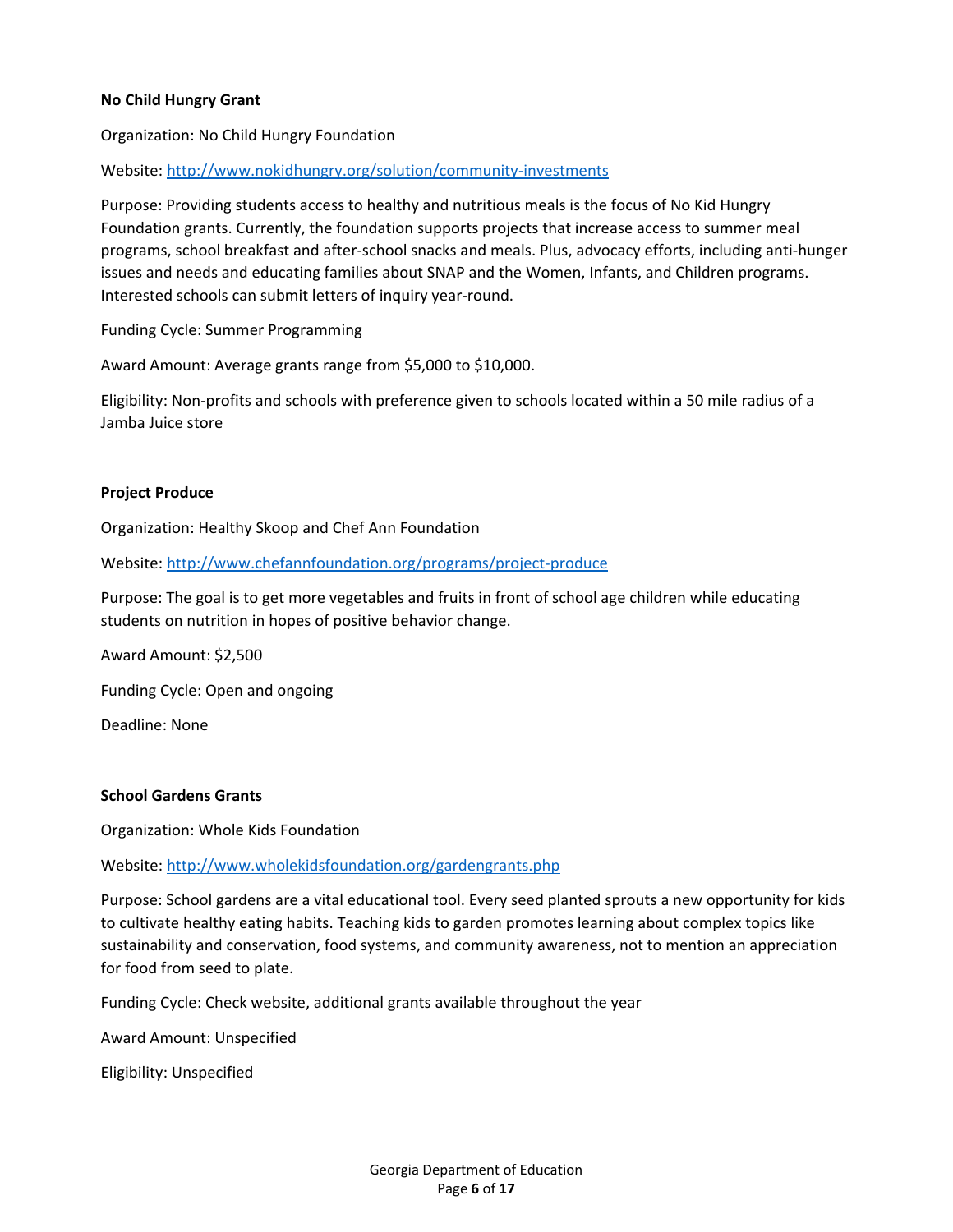## **Sodexo Foundation Youth Grants**

Organization: Youth Service America and Sodexo Foundation

## Website: http://www.ysa.org/sodexoyouth

Purpose: These grants are available for turning ideas into action; specifically these grants are targeted towards youth‐led community service projects designed to address childhood hunger.

Award Amount: \$400, multiple awards available

Eligibility: Youth ages 5‐25 that live in the United States

## **USDA McGovern‐Dole International Food for Education and Child Nutrition Program**

Organization: USDA

## Website: https://apps.fas.usda.gov/fais/public

Purpose: The McGovern‐Dole International Food for Education and Child Nutrition Program (McGovern‐ Dole) provides for the financial and technical assistance to improve the education, food security, and health of school-age children, especially girls in developing countries. U.S. agreements with private voluntary organizations, cooperatives, intergovernmental organizations and foreign governments who implement the school feeding and educational improvement projects.

#### **The Wal‐Mart Foundation**

Organization: Wal‐Mart

Website: http://foundation.walmart.com/apply‐for‐grants/local‐giving

Purpose: The Wal‐Mart Foundation supports programs and initiatives addressing hunger relief & healthy eating; sustainability; women's economic empowerment; and career opportunity. Eligibility: Nonprofit organizations, K‐12 schools, church or faith based organizations, and government entities are eligible to apply.

Award Amount: \$250 ‐ \$2,500

Deadline: Check website

## **Youth Garden Grant**

Organization: National Garden Association (NGA)

Website: http://www.kidsgardening.com/YGG.asp

Purpose: National Garden Association (NGA) awards Youth Garden Grants to schools and community organizations with child‐centered garden programs.

Funding Cycle: Check website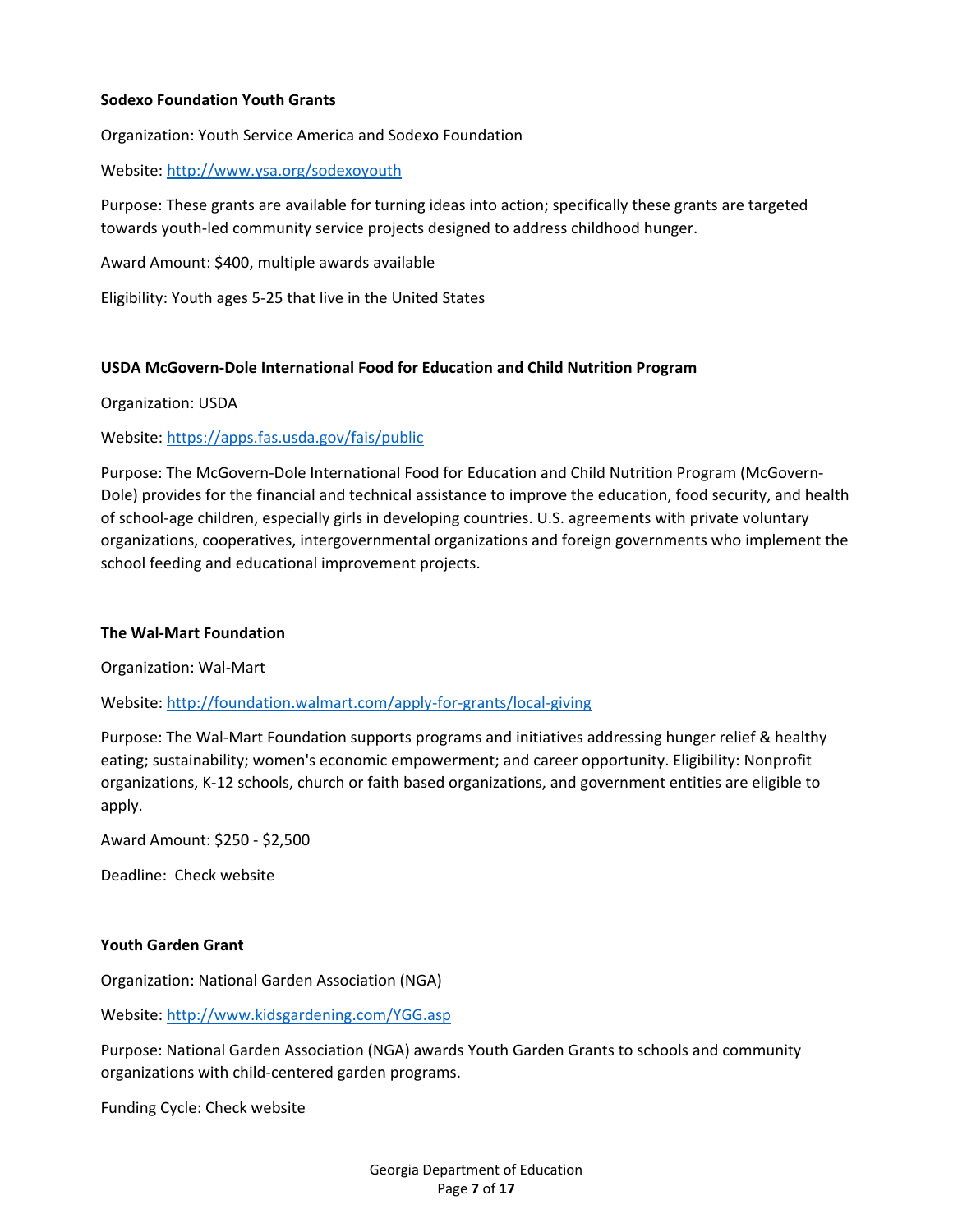Award Amount: \$500 one time, additional grants available throughout the year

Deadline: Check website

Eligibility: Schools, youth groups, community centers, camps, clubs, treatment facilities, and intergenerational groups throughout the United States are eligible. Applicants must plan to garden with at least 15 children between the ages of 3 and 18 years.

## **Obesity Prevention**

## **Aetna Healthy Eating Active Living Grants**

Organization: Aetna Foundation: Regional Grants

Website: http://www.aetna-foundation.org/foundation/apply-for-a-grant/regional-grants/index.html

Purpose: The Aetna Foundation Regional Grants Program – GoLocal: Cultivating Healthy Communities – funds community wellness initiatives aligned with Healthy Eating and Active Living focus area in designated funding locations. Grants will support local initiatives that promote eating fresh fruits and vegetables and being physically active, to prevent obesity and many chronic health conditions. Grants will target underserved, low‐income and minority communities.

Award Amount: \$25,000‐50,000

Funding Cycle: Check website

Deadline: Check website

## **CDC Grants for Health and Physical Activity**

Organization: Centers for Disease Control and Prevention

Program/Grant: Database of grants for health and physical activity

Website: http://www.cdc.gov/stltpublichealth/GrantsFunding/

Purpose: Decrease childhood obesity get kids active 60 min a day

Funding Cycle: Check website

Award Amount: Varies

Eligibility: Varies

## **Champions for Healthy Kids Academy Nutrition & Dietetics**

Organization: Academy of Nutrition and Dietetics

Website: http://www.eatright.org/foundation/championgrants/

Purpose: Promoting healthy lifestyles for kids and families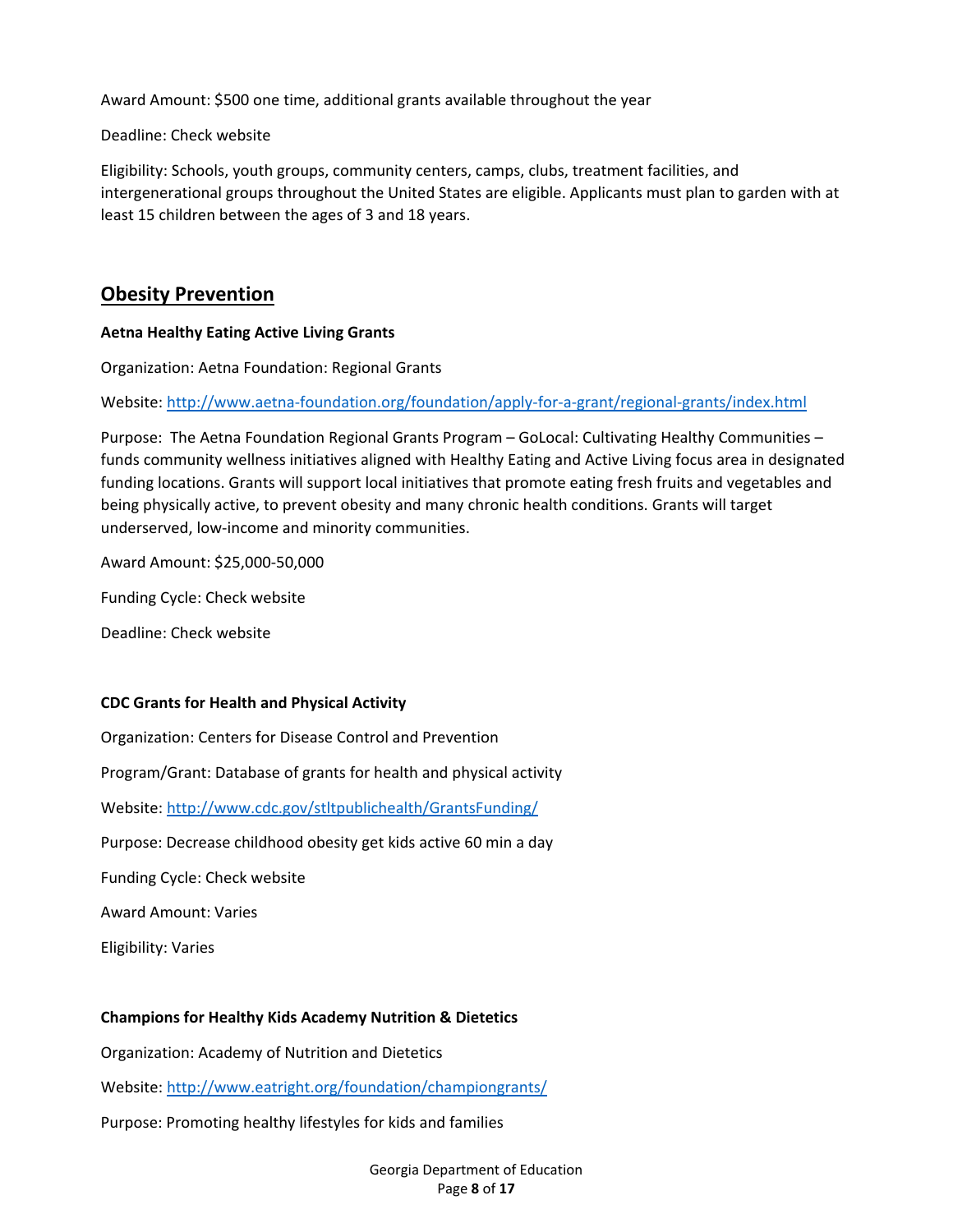Award Amount: \$20,000

Funding Cycle: Currently unavailable, check website for updates

Eligibility: Nonprofit organizations, health departments, government agencies, schools, Native American Tribes Contact Info: Katie Brown – 800-877-1600, Ext. 4847, kbrown@eatright.org

## **Child Obesity Demonstration Project 2.0**

Organization: Centers for Disease Control and Prevention, National Center for Chronic Disease Prevention and Health Promotion Extramural Research Program Office, National Center for Chronic Disease Prevention and Health Promotion

Website: http://www.grants.gov/web/grants/search‐grants.html

Funding Opportunity Number: RFA‐DP‐16‐004

Purpose: The grant intends to test a model of quality clinical care addressing childhood obesity for U.S. low income children, specifically those enrolled in CHIP or Medicaid.

Eligibility: Check website, many categories of eligible applicants including independent school districts

Award Amount: up to \$1,750,000, 2 expected award recipients

## **Children's Obesity Fund Grant Program**

Organization: Children's Obesity Fund

Website: http://www.childrensobesityfund.org/grantfundraising‐faq/

Purpose: The Children's Obesity Fund is interested in matching the fundraising efforts of any organization aligned with their vision of fighting childhood obesity.

Award Amount: To be determined by need and amount requested

Funding Cycle: Ongoing

Eligibility: Typically non‐profit organizations, but open to reviewing all applicants

#### **Fuel Up to Play 60**

Organization: National Football League

Website: https://www.fueluptoplay60.com/funding/general-information

Purpose: NFL Movement for an Active Generation

Funding Cycle: Two times a year. Deadlines in November and June

Award Amount: \$4,000

Eligibility: Schools, applications must contain both Healthy Eating and Physical Activity Plans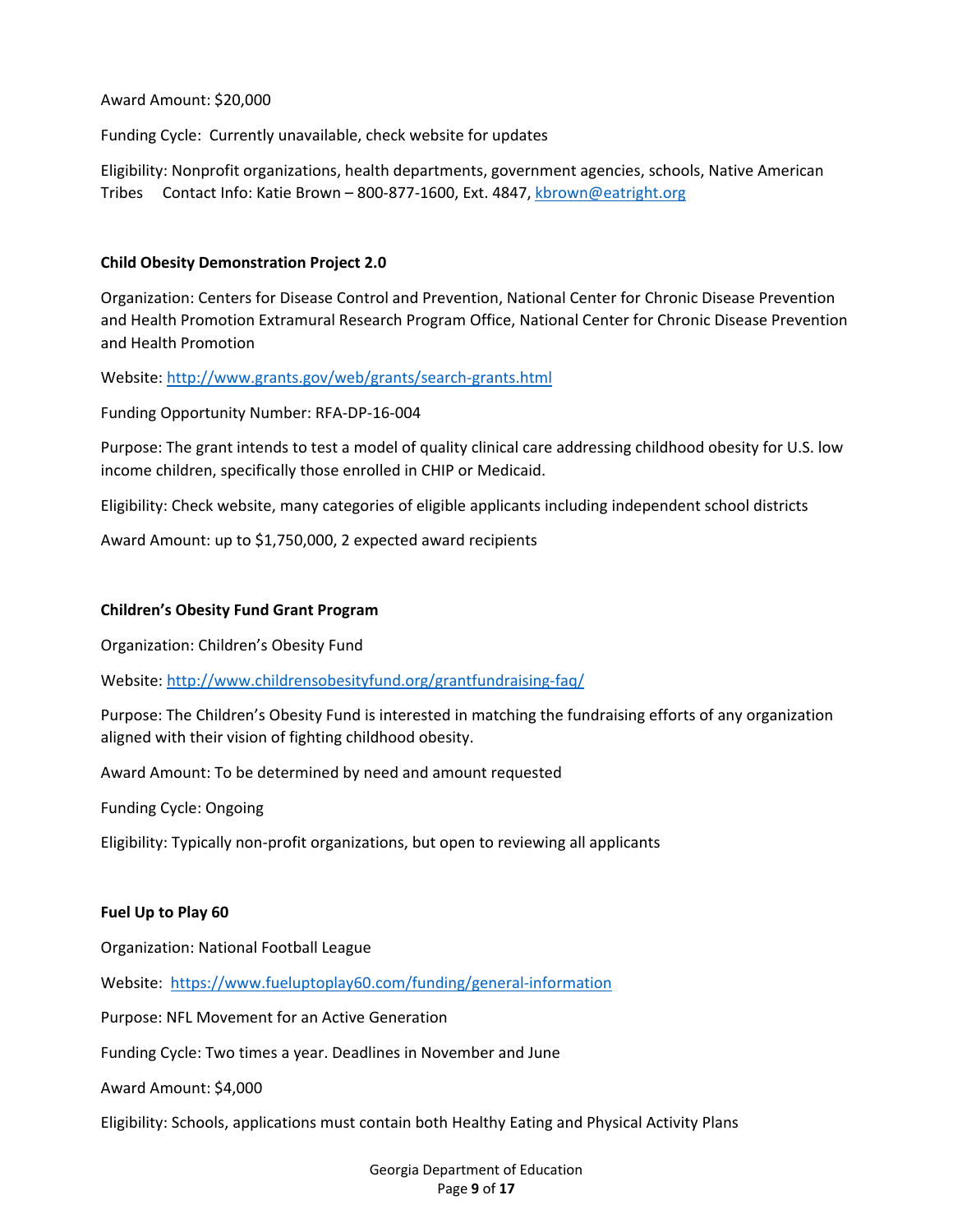## **Healthier US School Challenge**

Organization: USDA Food and Nutrition Service

Website: http://www.fns.usda.gov/tn/team-nutrition

Purpose: A voluntary certification initiative established in 2004 to recognize those schools participating in the National School Lunch Program that have created healthier school environments through promotion of nutrition and physical activity. Monetary incentive awards are available for each HUSSC award level: Bronze, Silver, Gold, and Gold Award of Distinction. Schools can submit an application at any time during the year.

Award Amount: \$500 ‐ \$2000

Deadline: Rolling

#### **Healthy Kids Healthy Families**

Organization: Health Care Service Corporation

Website: http://hcsc.com/grants.html

Purpose: Grants are intended to aid organizations with a goal of improving the health and wellness of children and their families through nutrition, physical activity, disease prevention and management, or supporting safe environments.

Eligibility: Organization holding a 501(c)(3) tax status and directly impacting individuals in either Illinois, Montana, New Mexico, Oklahoma, or Texas

Funding Cycle: Check website in Spring 2017 for the next funding cycle

#### **Healthy Habits**

Organization: MetLife Foundation

Website: https://www.metlife.com/about/corporate‐responsibility/metlife‐foundation/index.html

Purpose: MetLife Foundation supports projects to empower people to lead healthy, productive lives and strengthen communities. The Foundation makes grants in health, education, civic affairs and culture. Underlying the Foundation's programs is a focus on education at all ages and a commitment to increasing access and opportunity. The Healthy Habits program seeks to promote healthy habits and physical fitness for illness prevention, especially among children.

Award Amount: Award amounts vary

Deadline: Rolling. Requests are accepted and reviewed throughout the year.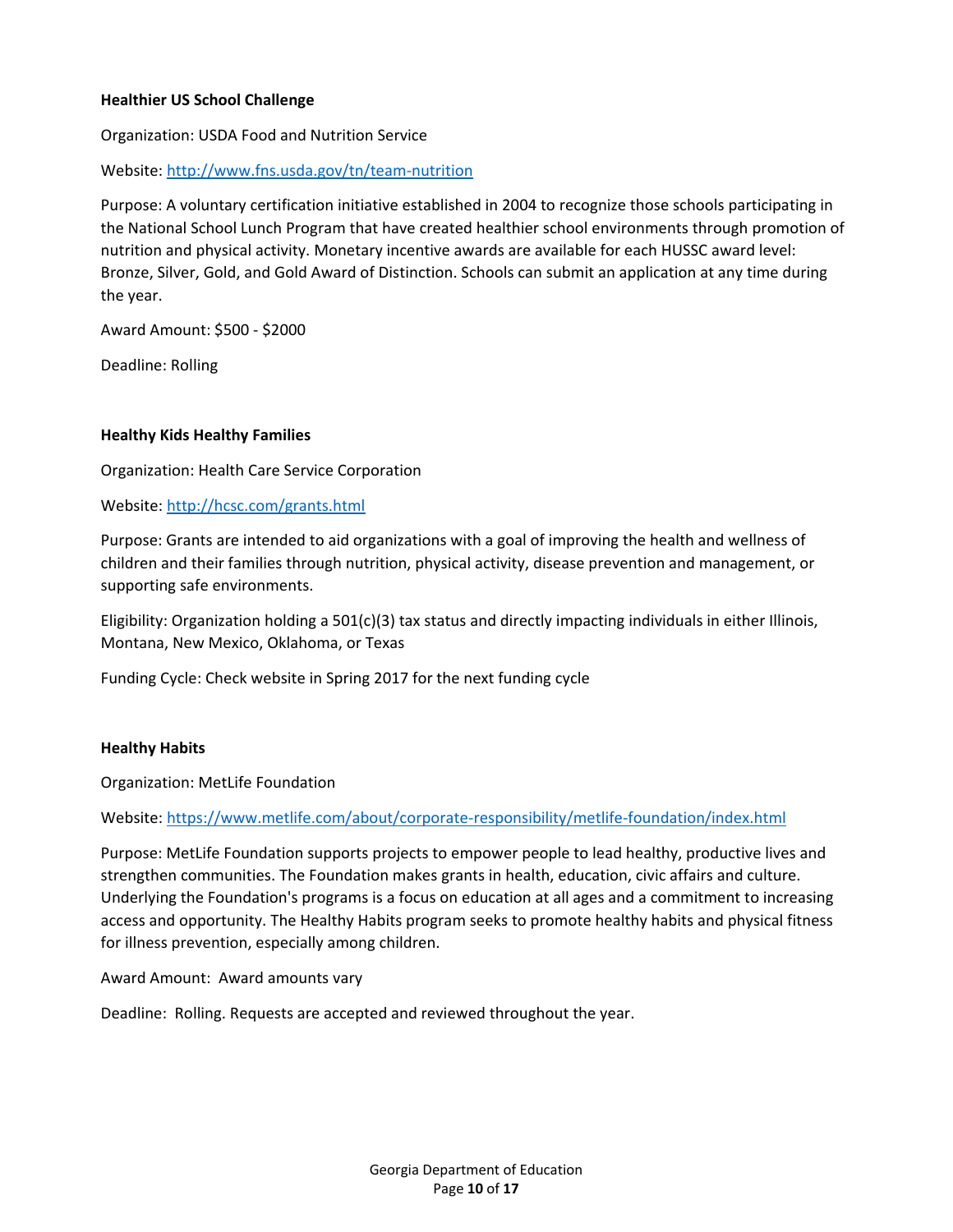## **Humana Foundation Grants**

Organization: Humana Foundation

## Website: https://www.humanafoundation.org/

Purpose: To support an organization that is focused on initiatives in Childhood health ‐ supporting efforts that improve physical activity and nutritional habits of children and families; Intergenerational health ‐ fostering shared, healthy activities between generations or Active lifestyles ‐ promoting fun, physically active living as a way of life. We accept proposals from nonprofit 501(c)(3) organizations in areas where Humana has business presence. San Antonio is a 2016 focus area.

Award Amount: Prefer greater than \$10,000

## **Michael and Susan Dell Foundation**

## Website: http://www.msdf.org/

Purpose: The Michael & Susan Dell Foundation's primary goal is to support and initiate programs that directly serve the needs of children living in urban poverty. Priority is given to initiatives addressing children's health, education, and microfinance, as well as initiatives in India and Central Texas that specifically address the needs of children. The Foundation is determined to reverse the trend in childhood obesity by supporting national school‐based programs that engage teachers, students and their community in healthy eating choices and regular physical activity. To apply for a grant, go to www.MSDF.org and then to the Grants tab.

Award Amount: Award amounts vary

Deadline: Deadlines vary by application

## **National Collaboration to Support Health, Wellness and Academic Success of School‐Age Children**

Organization: Department of Health and Human Services, National Center for Chronic Disease Prevention and Health Promotion

Website: http://www.grants.gov/search‐grants.html?fundingCategories%3DHL%7CHealth

Funding Opportunity Number: CDC‐RFA‐DP16‐1601

Purpose: This grant is for promoting and implementing evidence‐based policies, practices, and programs in five school health priority areas.

Award Amount: Five awards each between \$300,000 and \$600,000

## **Oliver Foundation's Health Choices Grants –**

Website: http://www.oliverfoundation.org/pro\_Grants.html

Description: The Oliver Foundation is offering Level 1 and Level 2 Healthy Choices grants. Level 1 grants are awarded for a single school year or a summer program to campus‐level, grade‐level, teacher and summer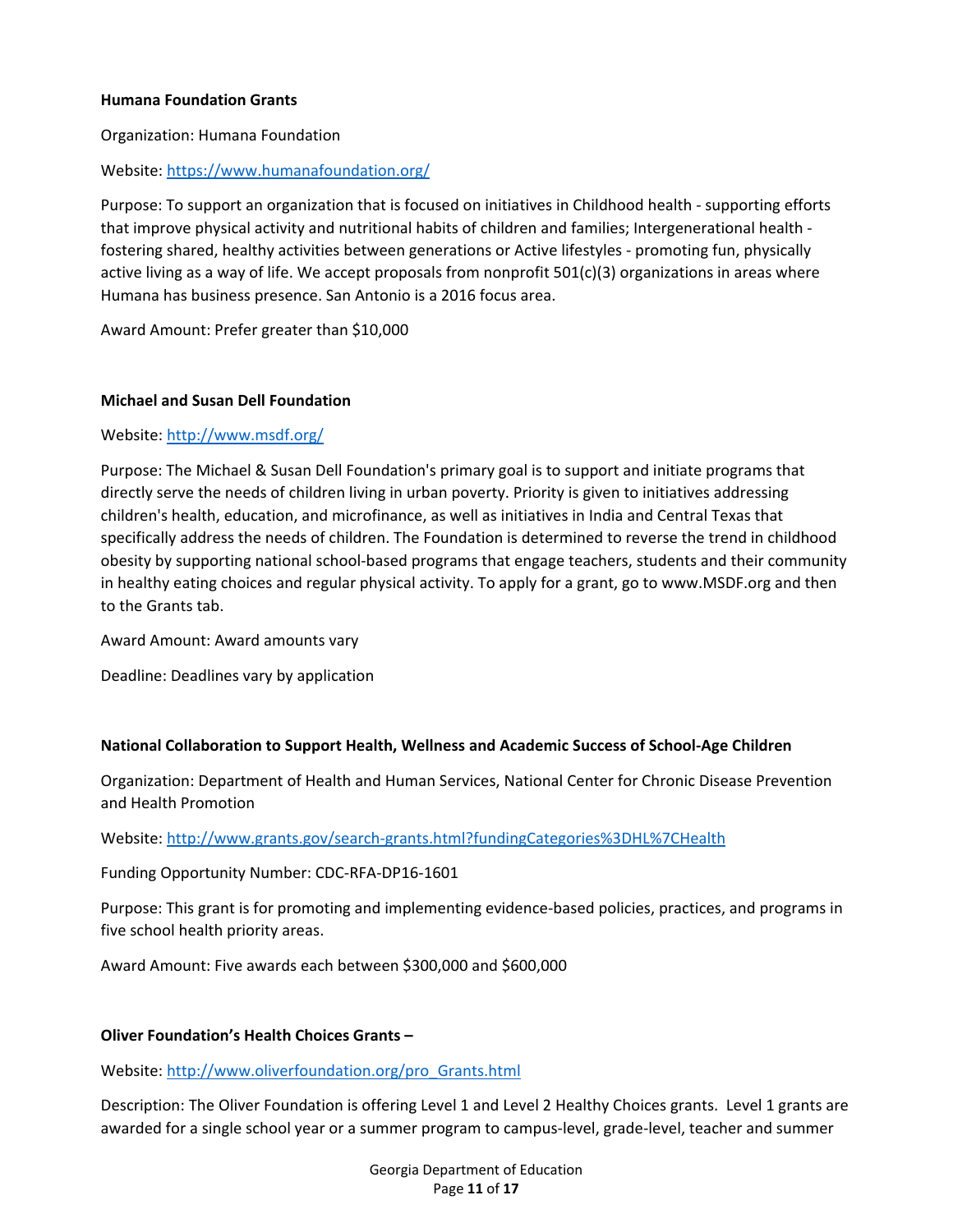programs. Programs that meet the Level 1 requirements will be considered for a \$750‐\$3000 grant award. Level 2 grants are awarded for a two‐year or longer program and are intended to create a long‐term sustainable program at the campus level. Programs that meet the Level 2 requirements will be considered for a \$3000 to \$5,000 grant award.

Deadline: Rolling – April 15th, July 15th, October 15th

## **School Grants for Healthy Kids**

Organization: Action for Healthy Kids

Website: http://www.actionforhealthykids.org/tools‐for‐schools/apply‐for‐grants#PA

Description: A variety of School Breakfast grants and Every Kid Healthy grants are listed on the website to assist school with high need.

Eligibility: Varies by grant, some are open to schools in all states, some are limited to specific states – check website – focus on high need schools serving students receiving free/reduced lunch

Award Amount: Ranges from \$500‐\$3,000

Deadlines: Check website for 2017 updates

## **School Nutrition and Physical Activity Policies, Obesogenic Behaviors and Weight Outcomes**

Organization: Department of Health and Human Services

Website: http://www.grants.gov/search‐grants.html?fundingCategories%3DHL%7CHealth

Funding Opportunity Number: PA‐13‐098, PA‐13‐099, PA‐13‐100

Purpose: Research Project Grant fostering the evaluation of how policies can influence school physical activity and nutrition environments, youths obesogenic behaviors and weight outcomes as well as how school are implementing such policies.

Award Amount: \$50,000‐\$200,000; contingent upon NIH appropriations

## **Voices for Healthy Kids Request for Award**

Organization: Robert Wood Johnson Foundation, American Heart Association

Website: http://www.heart.org/HEARTORG/Advocate/Voices-for-Healthy-Kids\_UCM\_453195\_SubHomePage.jsp

Purpose: Voices for Healthy Kids is a new collaboration between the American Heart Association and the Robert Wood Johnson Foundation working to engage, organize and mobilize people to improve the health of their communities and reverse the childhood obesity epidemic. Voices for Healthy Kids Strategic Campaign Fund is awarding grants with a mix of lobbying and non‐lobbying resources to support strategic issue advocacy campaigns focused on fighting childhood obesity through state, local, and tribal public policy campaigns aligned with the Voices for Healthy Kids policy priorities. Applications will be evaluated by an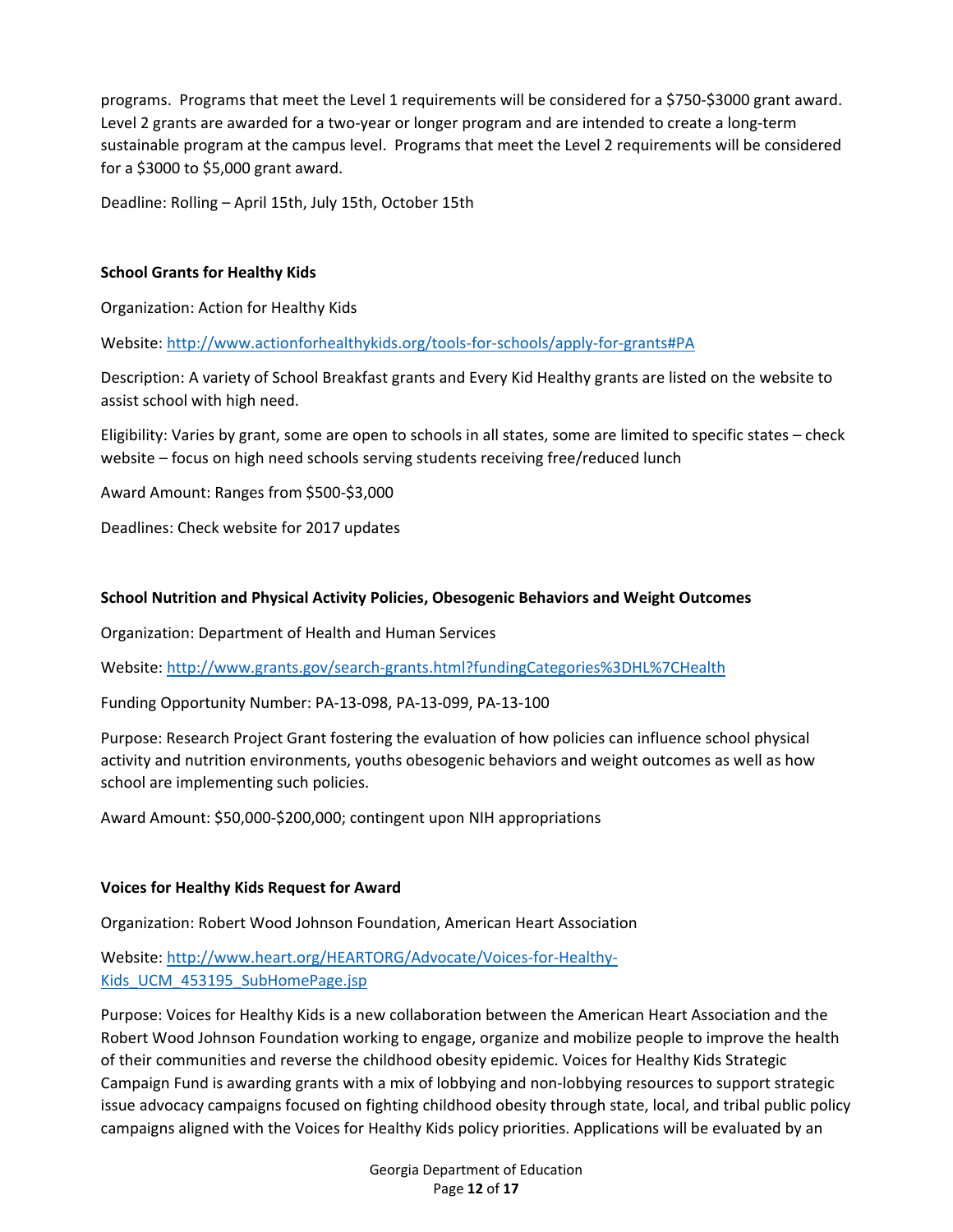independent review committee and announcement of awards will be made approximately 6‐8 weeks after submission.

Award Amount: \$90,000 for 6 awards

Eligibility: Awards are available for 501(c)(3) organizations to support strategic issue advocacy campaigns focused on fighting childhood obesity aligned with six advocacy priorities.

Deadline: Rolling

## **Wellness and Health Education**

## **Carol M. White Physical Education Program Grant**

Organization: U.S. Department of Education

Website: http://insightgrants.com/january‐2015‐pep‐grant‐program‐update‐additonal‐grant‐opportunities/

Purpose: The Carol M. White Physical Education Program (PEP) provides grants to school districts and community-based organizations to initiate, expand, or enhance physical education and nutrition programs, including after‐school, for students in kindergarten through 12th grade. SPARK has worked with many successful PEP grant recipients to implement standards‐based and field‐tested physical education and nutrition programs, and we would love to help your district reach your PEP grant goals.

Award Amount: \$100,000 ‐ \$750,000

Deadline: Funding not yet received for fiscal year 2017, check website for updates

## **CVS Community Grants for School Wellness and Prevention Programs**

Organization: CVS Caremark

Website: https://www.cvshealth.com/social‐responsibility

Purpose: To provide much‐needed access to health care for underserved populations; wellness and prevention programs that are aimed at helping people achieve their best health, including programs in public schools.

Funding Cycle: Check website

Award Amount: \$5,000

Eligibility: All nonprofit organizations applying for a Community Grant for this type of program ARE REQUIRED to provide their EIN number as part of the eligibility quiz.

Contact Info: Regional Contacts on website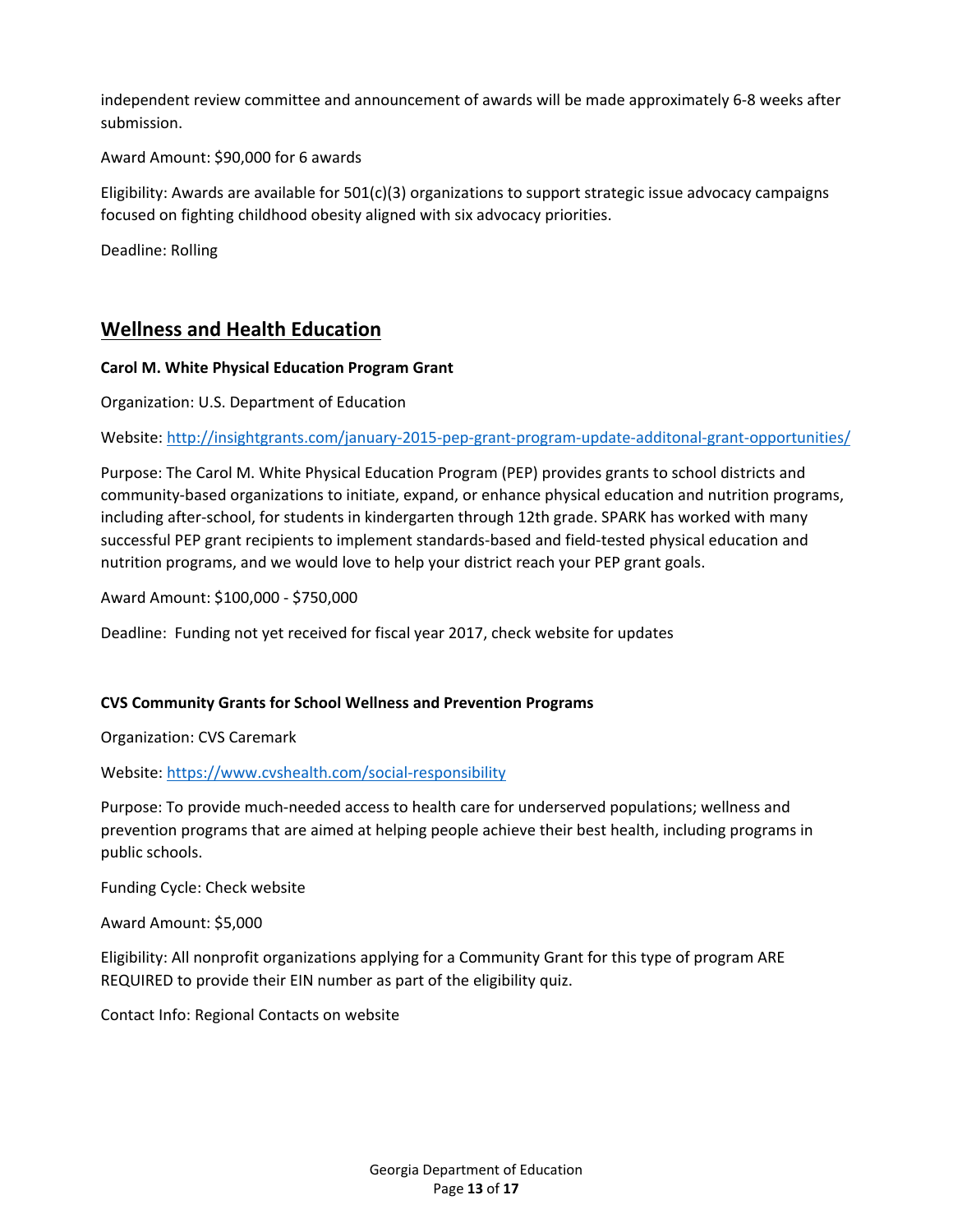## **Esping Family Foundation Grant**

Organization: Esping Family Foundation

## Website: http://www.espingfamilyfoundation.org/grant‐guidelines/

Purpose: These grants are intended to help people and institutions of Dallas, Texas to help themselves and future generations. Grant categories include education, human services, health, and arts and culture with high interest areas of K-12 educational outcomes, children and families, and youth development.

Eligibility: public entities or 501(c)(3) charities serving the people of Texas

Funding Cycle: Biannual, Spring/Fall

Deadlines: April 1st (LOI February 1st) and October 1st (LOI July 15th), foundation will notify applicants to proceed to application phase only if LOI has been selected

## **Healthy Habits: Timing for Developing Sustainable Healthy Behaviors in Children and Adolescents**

Organization: Department of Health and Human Services, National Institutes of Health

Website: http://www.grants.gov/web/grants/search‐grants.html

Funding Opportunity Number: PA‐14‐176, PA‐14‐177

Description: This funding opportunity seeks to encourage applications that employ innovative research to identify mechanisms of influence and/or promote positive sustainable health behavior(s) in children and youth (birth to age 21). Applications should target social and cultural factors, including, but not limited to: schools, families, communities, population, food industry, age‐appropriate learning tools and games, social media, social networking, technology and mass media.

Award Amount: \$200,000; application budgets need to reflect the actual needs of the proposed project; number of awards is contingent upon NIH appropriations and quantity of meritorious applications.

Funding Cycle: Determined by scope of project, maximum of 5 years; renewal, new, and resubmission all eligible

Deadline: May 7, 2017

## **Healthy Kids Innovation Grant**

Organization: Whole Kids Foundation

Website: https://www.wholekidsfoundation.org/index.php/health-kids-innovation

Purpose: In partnership with United Health Foundation, Whole Kids Foundation is launching a new grant program supporting the next generation of innovative ideas in children's health & nutrition, aiming to bring together multi‐sector leaders in food, health, fitness and technology in support of the next big idea.

Award Amount: \$15,000‐\$25,000

Deadline: Check website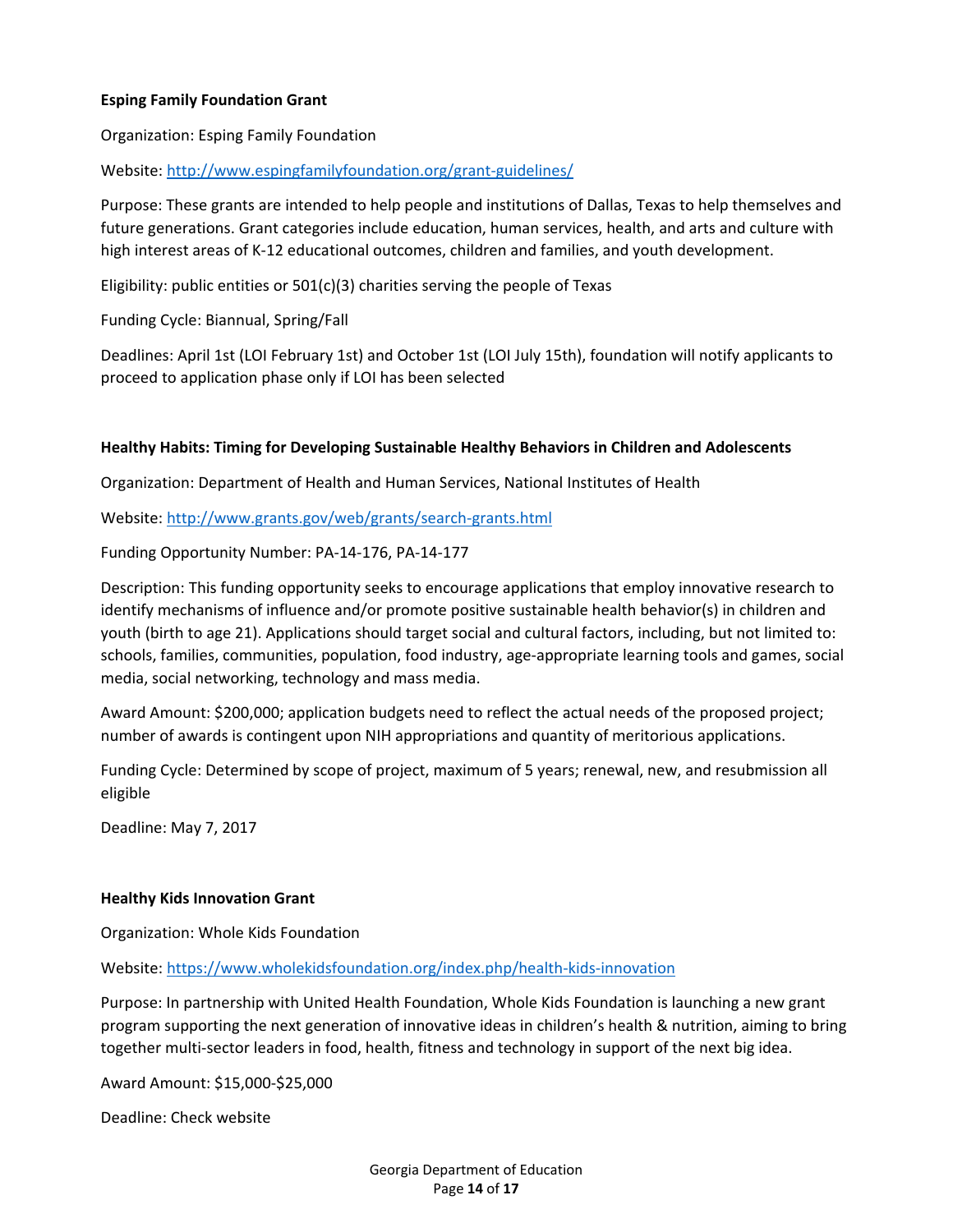## **Healthy Living Grant Program**

Organization: American Medical Association Foundation

Website: http://www.ama-assn.org/ama/pub/about-ama/ama-foundation/our-programs/publichealth/healthy‐living‐grants.page

Description: The Healthy Living Grant Program supports health education programs to develop school and community‐based solutions to behavioral health challenges.

Funding Cycle: Annual

Deadline: Check website

#### **Kellogg Foundation Grants**

Organization: Kellogg Foundation

Program/Grant: Various grants in their focus areas

Website: http://www.wkkf.org/grants/for‐grantseekers.aspx

Purpose: Educated kids, healthy kids, secure families, racial equity, and civic engagement.

Funding Cycle: Rolling

Award Amount: Varies

Eligibility: Your organization or institution, as well as the purpose of the proposed project, must qualify under regulations of the United States Internal Revenue Service

## **Reducing Health Disparities among Minority and Underserved Children**

Organization: Department of Health and Human Services, National Institutes of Health

Website: http://grants.nih.gov/grants/guide/pa‐files/PA‐14‐034.html

Funding Opportunity Number: PA‐14‐034

Purpose: This initiative encourages research that targets the reduction of health disparities among children. Specific targeted areas of research include bio-behavioral studies that incorporate multiple factors that influence child health disparities.

Eligibility: check website, many categories of availability including independent school districts

Award Ceiling: \$200,000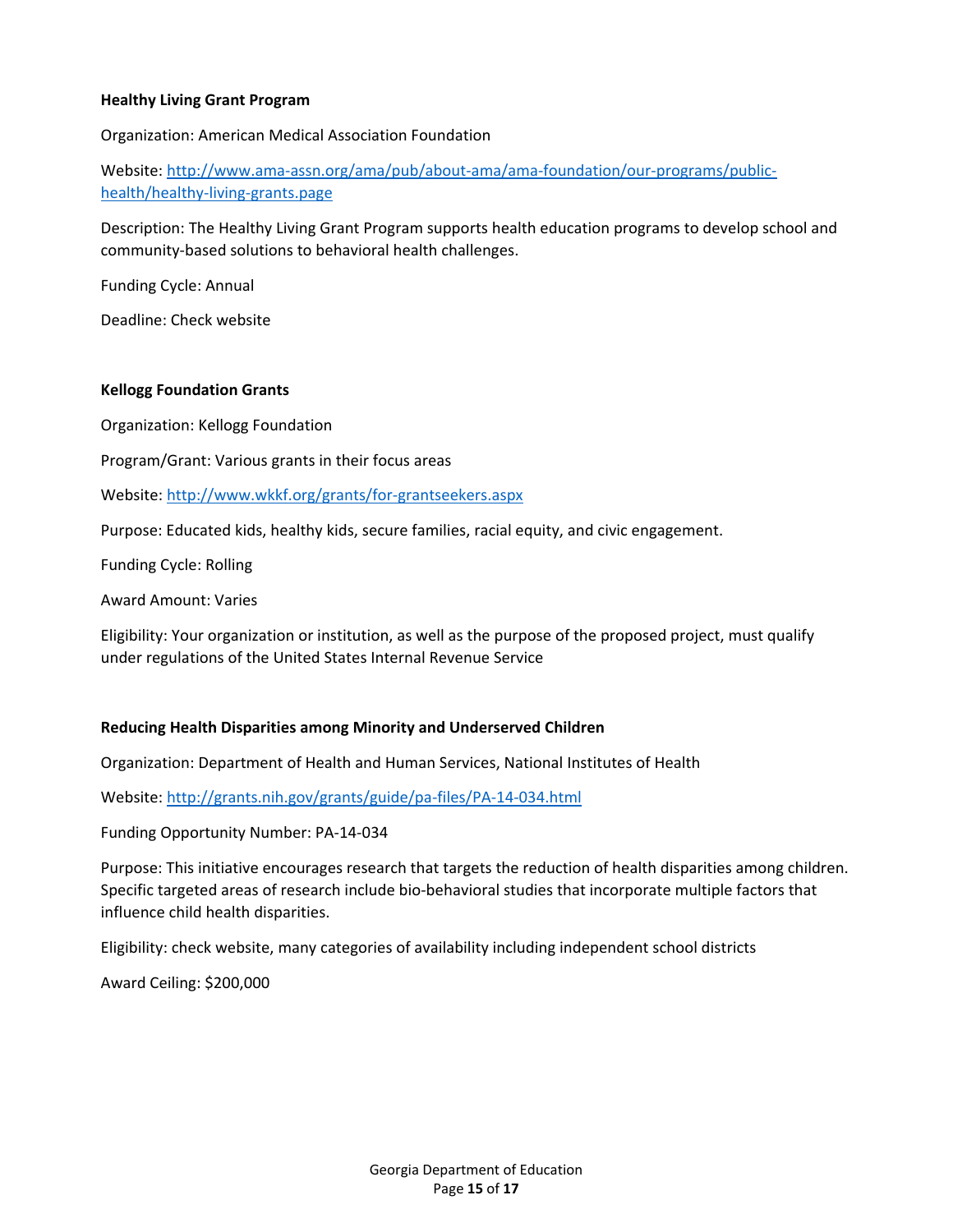## **RGK Foundation Grant Program**

Organization: RGK Foundation

## Website: http://www.rgkfoundation.org/public/guidelines

Purpose: RGK Foundation awards grants in the broad areas of Education, Community, and Health/Medicine with an emphasis on formal K‐12 education (particularly mathematics, science and reading), teacher development, literacy, and higher education. The Foundation's current interests in the area of Health/Medicine include programs that promote the health and well‐being of children, programs that promote access to health services, and Foundation‐initiated programs focusing on ALS.

Funding Cycle: Rolling, review committee meets three time a year for all requests greater than \$100,000 (March, June, September)

#### **Small Grant Program**

Organization: Captain Planet Foundation

Website: http://captainplanetfoundation.org/apply‐for‐grants/

Purpose: These grants are intended to promote hand‐on environmental stewardship opportunities for youth, serve as a catalyst to getting environmental‐based education in schools, and inspire youth and communities to community service through environmental stewardship activities.

Eligibility: most schools and non‐profit organizations, Captain Planet Foundation primarily awards grants to school districts with an annual operating budget of less than \$3 million

Award Amount: \$500‐2,500

Funding Cycle: Biannual

Deadline: typically January 31st and September 30<sup>th</sup>

#### **Other Grants:**

#### **American Academy of Dermatology Shade Structure Grants**

The AAD Shade Structure Grant Program awards grants of up to \$8,000 to public schools and non‐profit

organizations for installing permanent shade structures for outdoor locations that are not protected from

the sun, such as playgrounds, pools or recreation spaces. **The 2017 grants cycle opens on September 1,**

**2016**. Learn more at the American Academy of Dermatology